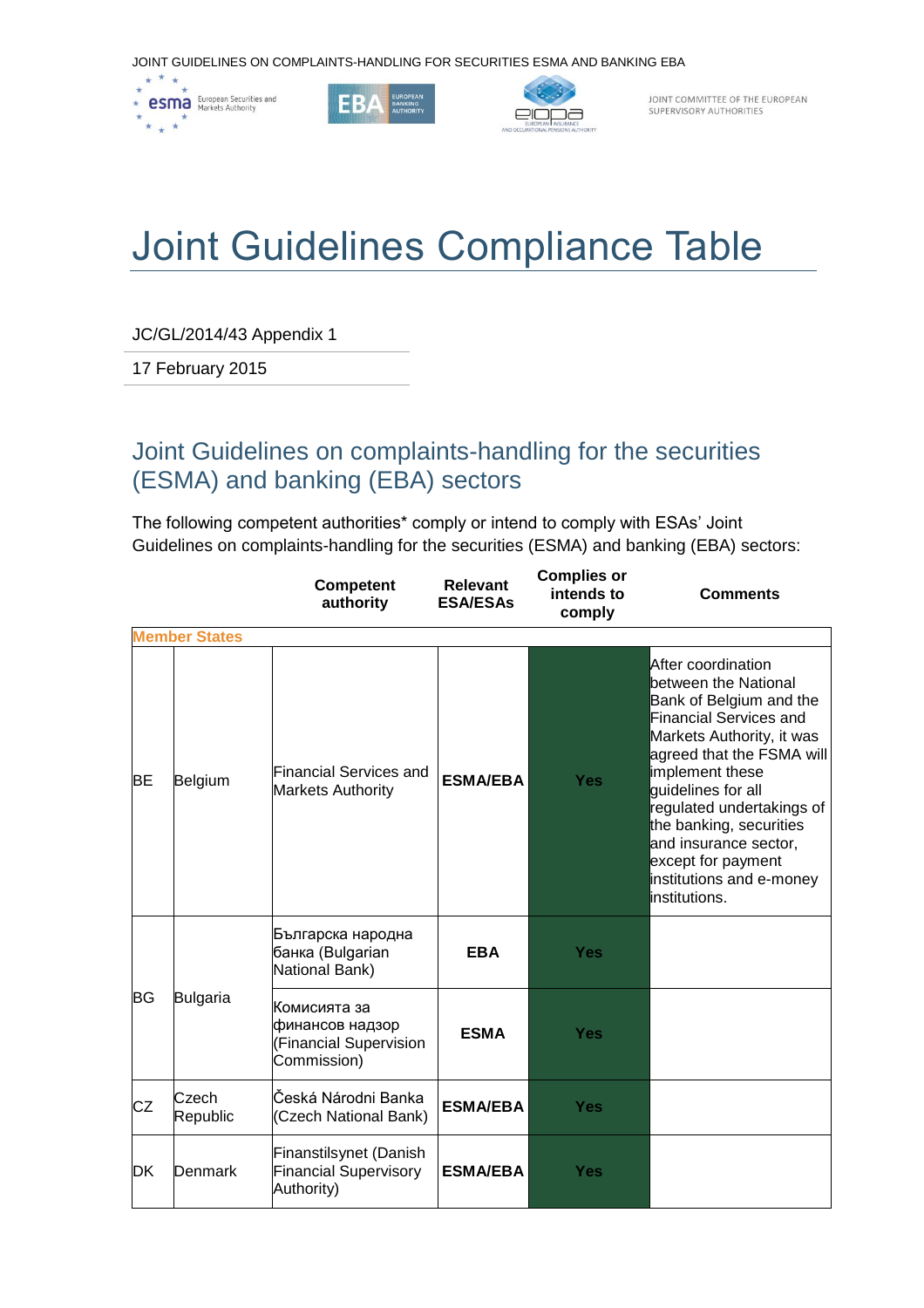





JOINT COMMITTEE OF THE EUROPEAN<br>SUPERVISORY AUTHORITIES

|           |         | <b>Competent</b><br>authority                                                                                       | <b>Relevant</b><br><b>ESA/ESAs</b> | <b>Complies or</b><br>intends to<br>comply | <b>Comments</b> |
|-----------|---------|---------------------------------------------------------------------------------------------------------------------|------------------------------------|--------------------------------------------|-----------------|
| DE        | Germany | Bundesanstalt für<br>Finanzdienstleistungsa<br>ufsicht (Federal<br><b>Financial Supervisory</b><br>Authority)       | <b>ESMA/EBA</b>                    | <b>Yes</b>                                 |                 |
| EE        | Estonia | Finantsinspektsioon<br>(Financial Supervision<br>Authority)                                                         | <b>ESMA/EBA</b>                    | <b>Yes</b>                                 |                 |
| IΕ        | Ireland | Central Bank of Ireland                                                                                             | <b>ESMA/EBA</b>                    | <b>Yes</b>                                 |                 |
|           | Greece  | Τράπεζα της Ελλάδος<br>(Bank of Greece)                                                                             | <b>EBA</b>                         | <b>Yes</b>                                 |                 |
| EL        |         | Ελληνική Επιτροπή<br>Κεφαλαιαγοράς<br>(Hellenic Capital<br>Market Commission)                                       | <b>ESMA</b>                        | <b>Yes</b>                                 |                 |
| <b>HR</b> | Croatia | National Bank of<br>Croatia                                                                                         | <b>ESMA/EBA</b>                    | <b>Yes</b>                                 |                 |
| ES        | Spain   | Banco de España<br>(Bank of Spain)                                                                                  | <b>EBA</b>                         | <b>Yes</b>                                 |                 |
|           |         | Comisiòn Nacional del<br>Mercado de Valores                                                                         | <b>ESMA</b>                        | <b>Yes</b>                                 |                 |
| <b>FR</b> | France  | Autorité de Contrôle<br>Prudentiel et de<br>Résolution (Prudential<br>Supervisory &<br><b>Resolution Authority)</b> | <b>EBA</b>                         | <b>Yes</b>                                 |                 |
|           |         | Autorité des Marchés<br><b>Financiers</b>                                                                           | <b>ESMA</b>                        | <b>Yes</b>                                 |                 |
|           | Italy   | Banca d'Italia (Bank of<br>Italy)                                                                                   | <b>EBA</b>                         | <b>Yes</b>                                 |                 |
| lΤ        |         | Commissione<br>Nazionale per le<br>Società e la Borsa                                                               | <b>ESMA</b>                        | <b>Yes</b>                                 |                 |
|           | Cyprus  | Κεντρική Τράπεζα της<br>Κύπρου (Central Bank<br>of Cyprus)                                                          | <b>EBA</b>                         | <b>Yes</b>                                 |                 |
| СY        |         | Επιτροπή<br>Κεφαλαιαγοράς<br>Κύπρου (Cyprus<br>Securities and                                                       | <b>ESMA</b>                        | <b>Yes</b>                                 |                 |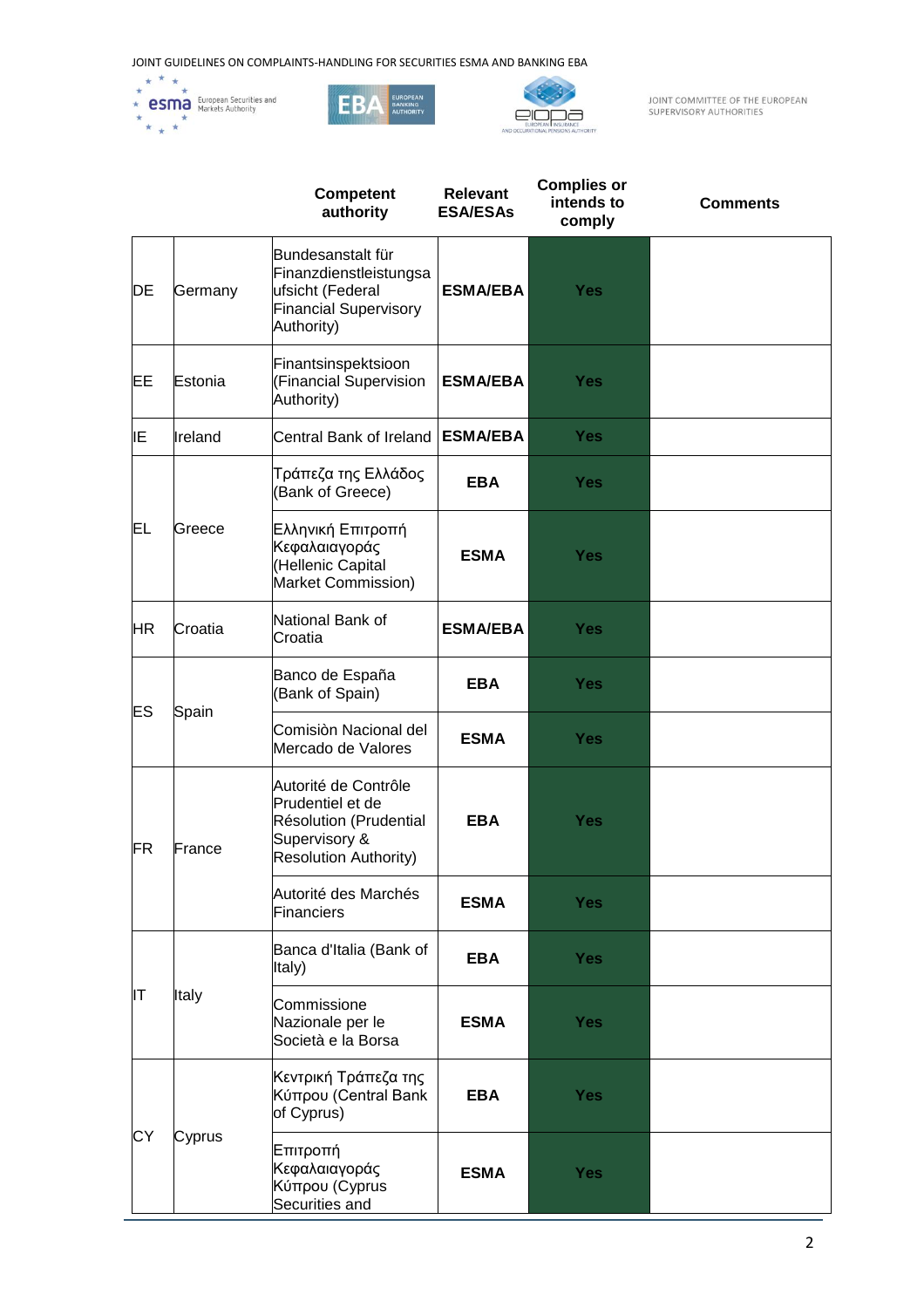





JOINT COMMITTEE OF THE EUROPEAN<br>SUPERVISORY AUTHORITIES

|           |             | <b>Competent</b><br>authority                                                                                             | <b>Relevant</b><br><b>ESA/ESAs</b> | <b>Complies or</b><br>intends to<br>comply | <b>Comments</b>                                                                                                                                                                                                                                                                                                     |
|-----------|-------------|---------------------------------------------------------------------------------------------------------------------------|------------------------------------|--------------------------------------------|---------------------------------------------------------------------------------------------------------------------------------------------------------------------------------------------------------------------------------------------------------------------------------------------------------------------|
|           |             | <b>Exchange Commission)</b>                                                                                               |                                    |                                            |                                                                                                                                                                                                                                                                                                                     |
| LV        | Latvia      | Finanšu un Kapitāla<br>tirgus Komisija<br>(Financial and Capital<br>Market Commission)                                    | <b>ESMA/EBA</b>                    | <b>Yes</b>                                 |                                                                                                                                                                                                                                                                                                                     |
| LТ        | Lithuania   | Lietuvos Bankas (Bank<br>of Lithuania)                                                                                    | <b>ESMA/EBA</b>                    | <b>Yes</b>                                 |                                                                                                                                                                                                                                                                                                                     |
| LU        | Luxembourg  | Commission de<br>Surveillance du Secteur<br>Financier (Commission  <br>for the Supervision of<br><b>Financial Sector)</b> | <b>ESMA/EBA</b>                    | Yes                                        |                                                                                                                                                                                                                                                                                                                     |
| HU        | Hungary     | Magyar Nemzeti Bank<br>(National Bank of<br>Hungary)                                                                      | <b>ESMA/EBA</b>                    | Yes                                        |                                                                                                                                                                                                                                                                                                                     |
| МT        | Malta       | <b>Malta Financial</b><br><b>Services Authority</b>                                                                       | <b>ESMA/EBA</b>                    | <b>Yes</b>                                 |                                                                                                                                                                                                                                                                                                                     |
| <b>NL</b> | Netherlands | Autoriteit Financiële<br>Markten (Authority for<br>the Financial<br>Markets)                                              | <b>ESMA/EBA</b>                    | <b>No</b>                                  | Partial - noted on form.<br>"At this moment we do not<br>comply with Guideline 4.<br>We do look at complaints<br>signalling<br>risks.<br>for<br>However we do not do<br>this on a structural basis.<br>We will look into this and<br>check whether there's a<br>need to incorporate this<br>on a structural basis." |
| AT        | Austria     | Finanzmarktaufsicht<br>(Financial Market<br>Authority)                                                                    | <b>ESMA/EBA</b>                    | <b>Yes</b>                                 |                                                                                                                                                                                                                                                                                                                     |
| PL        | Poland      | Komisja Nadzoru<br>Finansowego (Polish<br><b>Financial Supervision</b><br>Authority)                                      | <b>ESMA/EBA</b>                    | <b>Yes</b>                                 |                                                                                                                                                                                                                                                                                                                     |
| PT        | Portugal    | Banco de Portugal<br>(Bank of Portugal)                                                                                   | <b>EBA</b>                         | <b>Yes</b>                                 |                                                                                                                                                                                                                                                                                                                     |
|           |             | Comissão do Mercado<br>de Valores Mobiliários                                                                             | <b>ESMA</b>                        | <b>Yes</b>                                 |                                                                                                                                                                                                                                                                                                                     |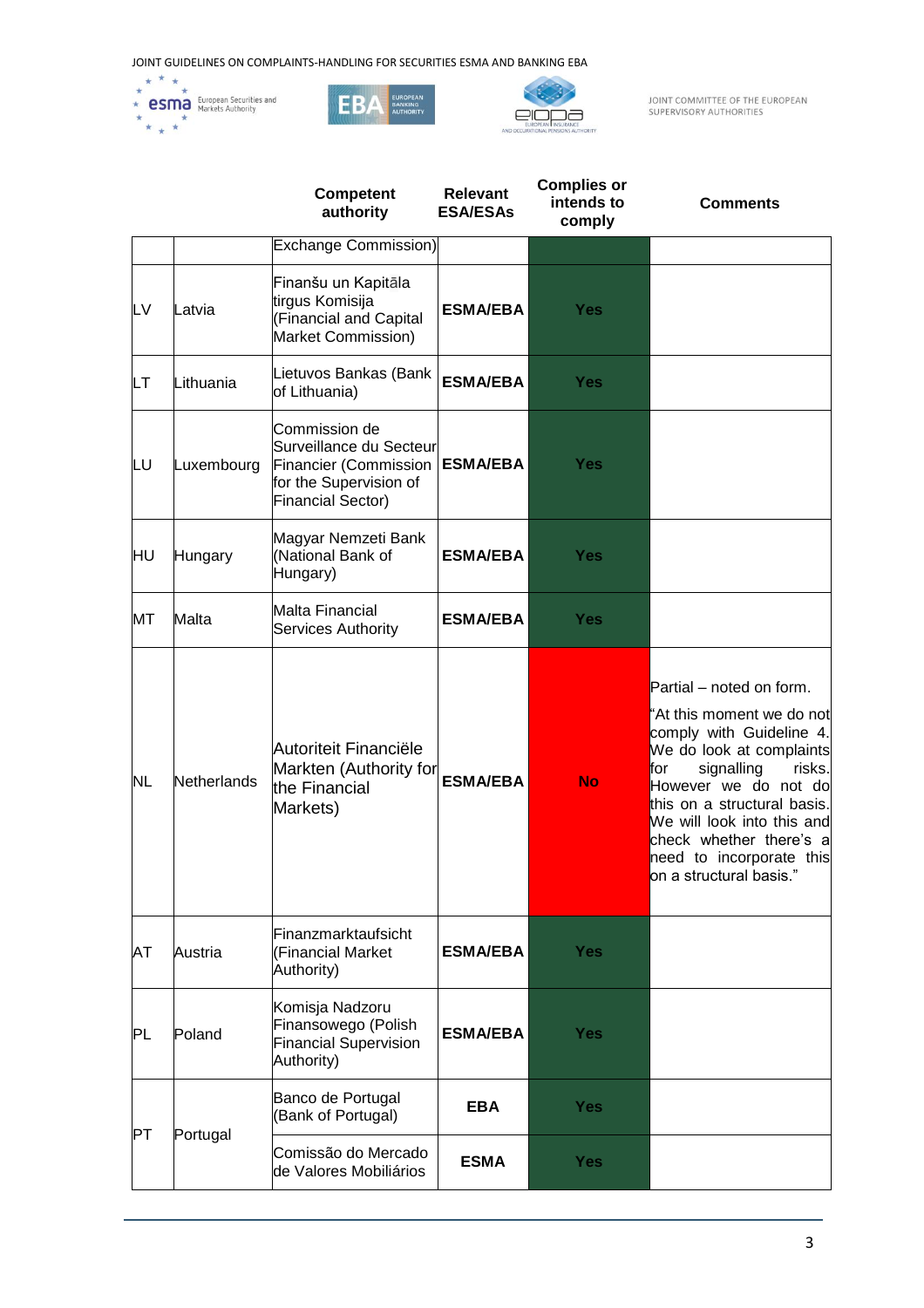





JOINT COMMITTEE OF THE EUROPEAN<br>SUPERVISORY AUTHORITIES

|           |                          | <b>Competent</b><br>authority                                                                        | <b>Relevant</b><br><b>ESA/ESAs</b> | <b>Complies or</b><br>intends to<br>comply | <b>Comments</b>                                                                                 |
|-----------|--------------------------|------------------------------------------------------------------------------------------------------|------------------------------------|--------------------------------------------|-------------------------------------------------------------------------------------------------|
|           |                          | Banca Națională a<br>României (National<br>Bank of Romania)                                          | <b>EBA</b>                         | <b>Yes</b>                                 |                                                                                                 |
| <b>RO</b> | Romania                  | Autoritatea de<br>Supraveghere<br>Financiară (Romanian<br><b>Financial Supervisory</b><br>Authority) | <b>ESMA</b>                        | <b>Yes</b>                                 |                                                                                                 |
|           |                          | Banka Slovenije (Bank<br>of Slovenia)                                                                | <b>EBA</b>                         | <b>Yes</b>                                 |                                                                                                 |
| SΙ        | Slovenia                 | Agencija za trg<br>vrednostnih papirjev<br>(Securities Market<br>Agency)                             | <b>ESMA</b>                        | Yes                                        |                                                                                                 |
| <b>SK</b> | Slovakia                 | Národná Banka<br>Slovenska (National<br>Bank of Slovakia)                                            | <b>ESMA/EBA</b>                    | <b>Yes</b>                                 |                                                                                                 |
| FI        | Finland                  | Finanssivalvonta<br>(Finnish Financial<br>Supervisory Authority)                                     | <b>ESMA/EBA</b>                    | <b>Yes</b>                                 |                                                                                                 |
| <b>SE</b> | Sweden                   | Finansinspektionen<br>(Swedish Financial<br><b>Supervisory Authority</b>                             | <b>ESMA/EBA</b>                    | <b>Yes</b>                                 |                                                                                                 |
| UK        | United<br>Kingdom        | <b>Financial Conduct</b><br>Authority (FCA)                                                          | <b>ESMA/EBA</b>                    | <b>Yes</b>                                 |                                                                                                 |
|           | <b>EEA - EFTA States</b> |                                                                                                      |                                    |                                            |                                                                                                 |
| LI        |                          | Finanzmarktaufsicht -<br>Liechtenstein FMA (Financial Market<br>Authority)                           | <b>ESMA/EB</b><br>A                | <b>Yes</b>                                 |                                                                                                 |
| <b>NO</b> | Norway                   | Finanstilsynet<br>(Norwegian Financial<br><b>Supervisory Authority</b>                               | <b>ESMA/EB</b><br>A                | <b>Yes</b>                                 |                                                                                                 |
|           |                          | European Territories under Article 355(3) TFEU                                                       |                                    |                                            |                                                                                                 |
| UK        | United<br>Kingdom        | <b>Financial Services</b><br>Commission (Gibraltar)                                                  | <b>ESMA/EB</b><br>A                | No response                                | No notification of<br>compliance was received<br>by the ESAs within the<br>two-month time limit |